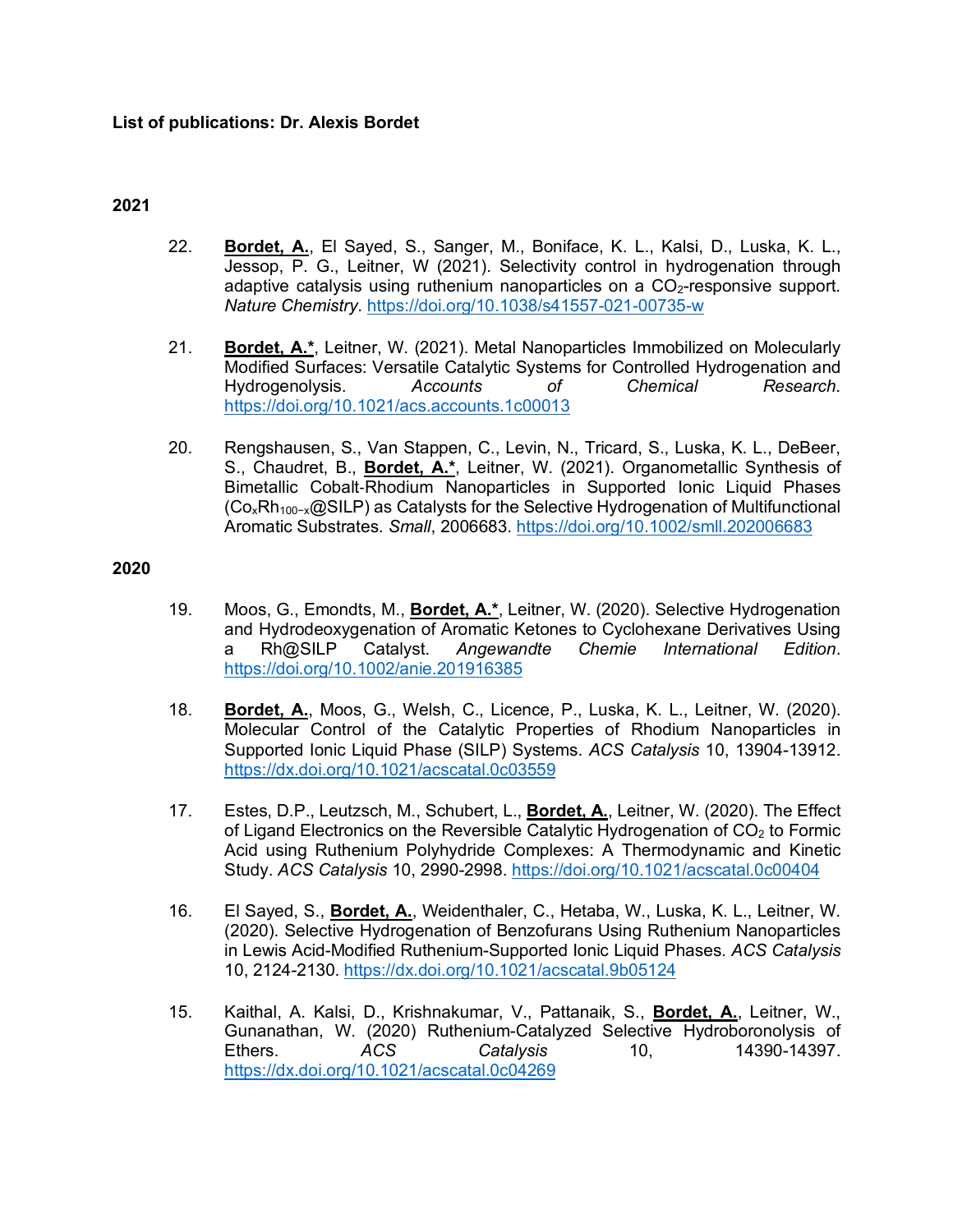- 14. Goclik, L., Offner-Marko, L., **Bordet, A.\***, Leitner, W. (2020) Selective Hydrodeoxygenation of Hydroxyacetophenones to Ethyl-Substituted Phenol Derivatives Using a FeRu@SILP Catalyst. *Chemical Communications*. https://doi.org/10.1039/D0CC03695A
- 13. Kacem, S., Emondts, M., **Bordet, A.\***, Leitner, W. (2020) Selective hydrogenation of fluorinated arenes using rhodium nanoparticles on molecularly modified silica. *Catalysis Science & Technology.* https://doi.org/10.1039/d0cy01716g
- 12. Chatterjee, B., Kalsi, D., Kaithal, A., **Bordet, A.**, Leitner, W., Gunanathan, C. (2020). One-pot Dual Catalysis for the Hydrogenation of Heteroarenes and Arenes. *Catalysis Science & Technology*. https://doi.org/10.1039/D0CY00928H

### **2019**

- 11. Strohmann, M, **Bordet, A.**, Vorholt, A. J., Leitner, W. (2019). Tailor-Made Biofuel 2-butyltetrahydrofuran from the Continuous Fow Hydrogenation and Deoxygenation of Furfuralacetone. *Green Chemistry* 21, 6299. https://doi.org/10.1039/c9gc02555c
- 10. **Bordet, A.**, Landis, R., Lee, Y., Tonga, G., Asensio, J., Li, C., Fazzini, P.-F., Soulantica, K., Rotello, V., Chaudret, B. (2019). Water-Dispersible and Biocompatible Iron Carbide Nanoparticles with High Specific Absorption Rate. *ACS Nano* 13(3), 2870-2878. https://doi.org/10.1021/acsnano.8b05671
- 9. Kale, A. S, Asensio, J. M., Estrader, M., Werner, M., **Bordet, A.**, Yi, D., Marbaix, J., Fazzini, P.-F., Soulantica, K., Chaudret, B. (2019). Iron Carbide or Iron Carbide / Cobalt Nanoparticles for Magnetically-Induced  $CO<sub>2</sub>$  Hydrogenation over Ni/SiRAlOx Catalysts. *Catalysis Science and Technology* 9, 2601-2607. http://doi.org/10.1039/C9CY00437H
- 8. Rengshausen, S., Etscheidt, F., Großkurth, J., Luska, K.L., **Bordet, A.**, Leitner, W. (2019). Catalytic Hydrogenolysis of Substituted Diaryl Ethers by Using Ruthenium Nanoparticles on an Acidic Supported Ionic Liquid Phase (Ru@SILP-SO<sub>3</sub>H) *Synlett* 30(04), 405-412. https://doi.org/10.1055/s-0037-1611678

#### **2018**

- 7. Offner-Marko, L., **Bordet, A.**, Moos, G., Tricard, S., Rengshausen, S., Chaudret, B., Luska, K.L., Leitner, W. (2018). Bimetallic Nanoparticles in Supported Ionic Liquid Phases as Multifunctional Catalysts for the Selective Hydrodeoxygenation of Aromatic Substrates. *Angewandte Chemie International Edition*, 57(39), 12721- 12726. https://doi.org/10.1002/anie.201806638
- 6. **Bordet, A.**, Asensio, J.M., Soulantica, K., Chaudret, B. (2018). Enhancement of Carbon Oxides Hydrogenation on Iron-Based Nanoparticles by In-Situ Water